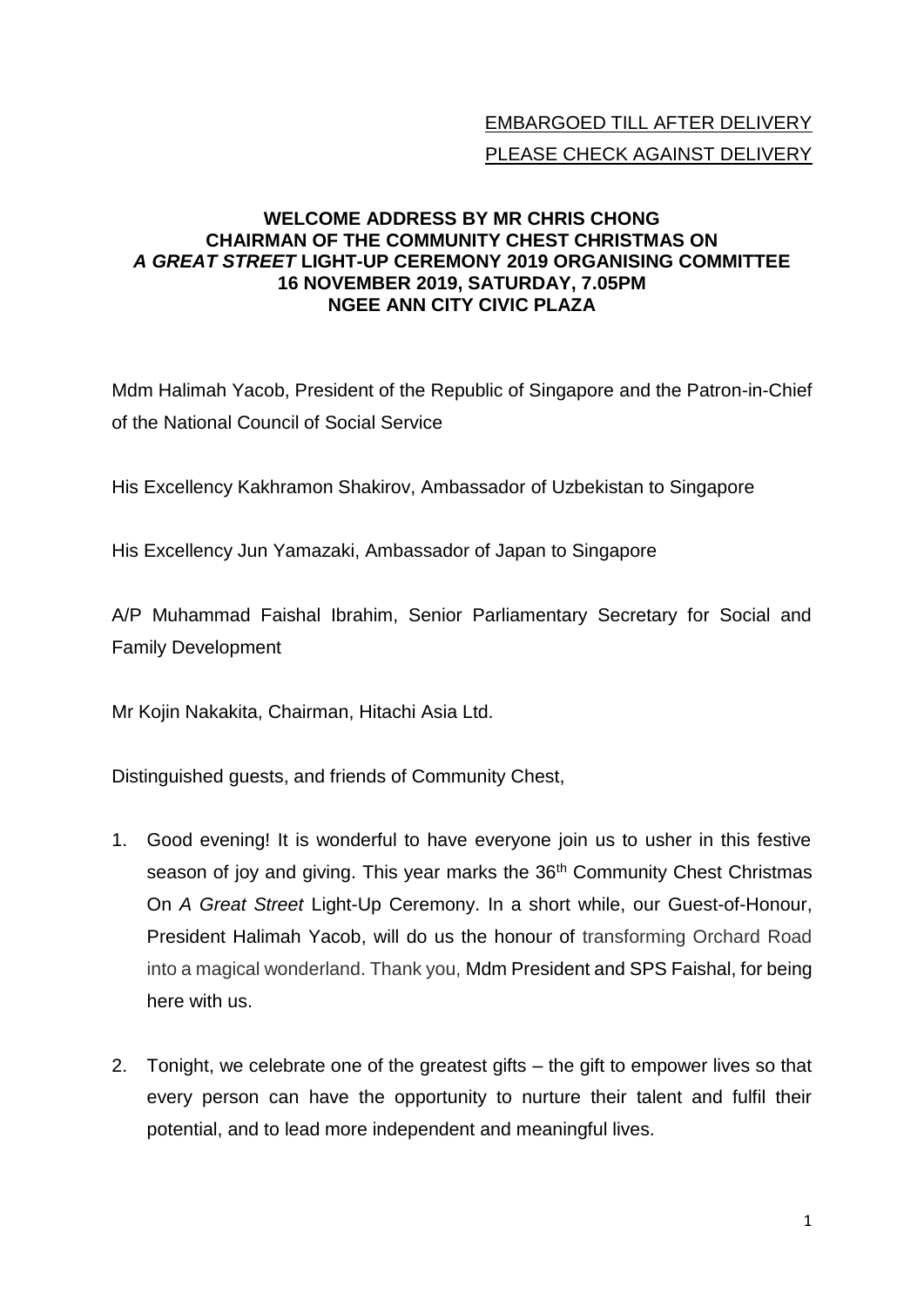- 3. All donations raised will go towards funding various programmes supported by Community Chest including those that promote inclusive hiring. Through these programmes, persons with disabilities and persons living with mental health conditions will be equipped and empowered in their employment pursuits towards contributing independently to our community.
- 4. It is encouraging that many organisations are already inclusive employers. I would like to make special mention of three such organisations – Edible Garden City, Han's and Maybank Singapore, which have embraced inclusive practices and enabled our social service users to contribute at the workplace and realise their full potential.
- 5. Many of the service users employed in these organisations graduated from special education schools supported by Community Chest. One of them is Ms Ong Chai Ling, a service crew with Han's. Chai Ling, a former student of APSN Chaoyang School, has been with Han's for nine years. Upon noticing that Chai Ling had difficulty expressing herself when she first joined Han's, her supervisors took time to understand her challenges and come up with ways to help her adjust. Through constant encouragement and feedback from her supervisors at the workplace, Chai Ling is now more confident and has stepped up from stewarding to cashiering duties.
- 6. Chai Ling is now able to lead an independent life as a result of the holistic and concerted support she has received from the community in coming together to build an inclusive society. Going forward, we – as individuals or corporates – can empower many more like Chai Ling to contribute actively to society.
- 7. In line with tonight's theme of "The Greatest Gift", we are delighted to give our service users a platform to showcase their abilities through music and movement. You saw the very upbeat Cajon performance by SAMH YouthReach earlier. Students from APSN Chaoyang School and Presbyterian High School will also be presenting a collaborative dance performance later.